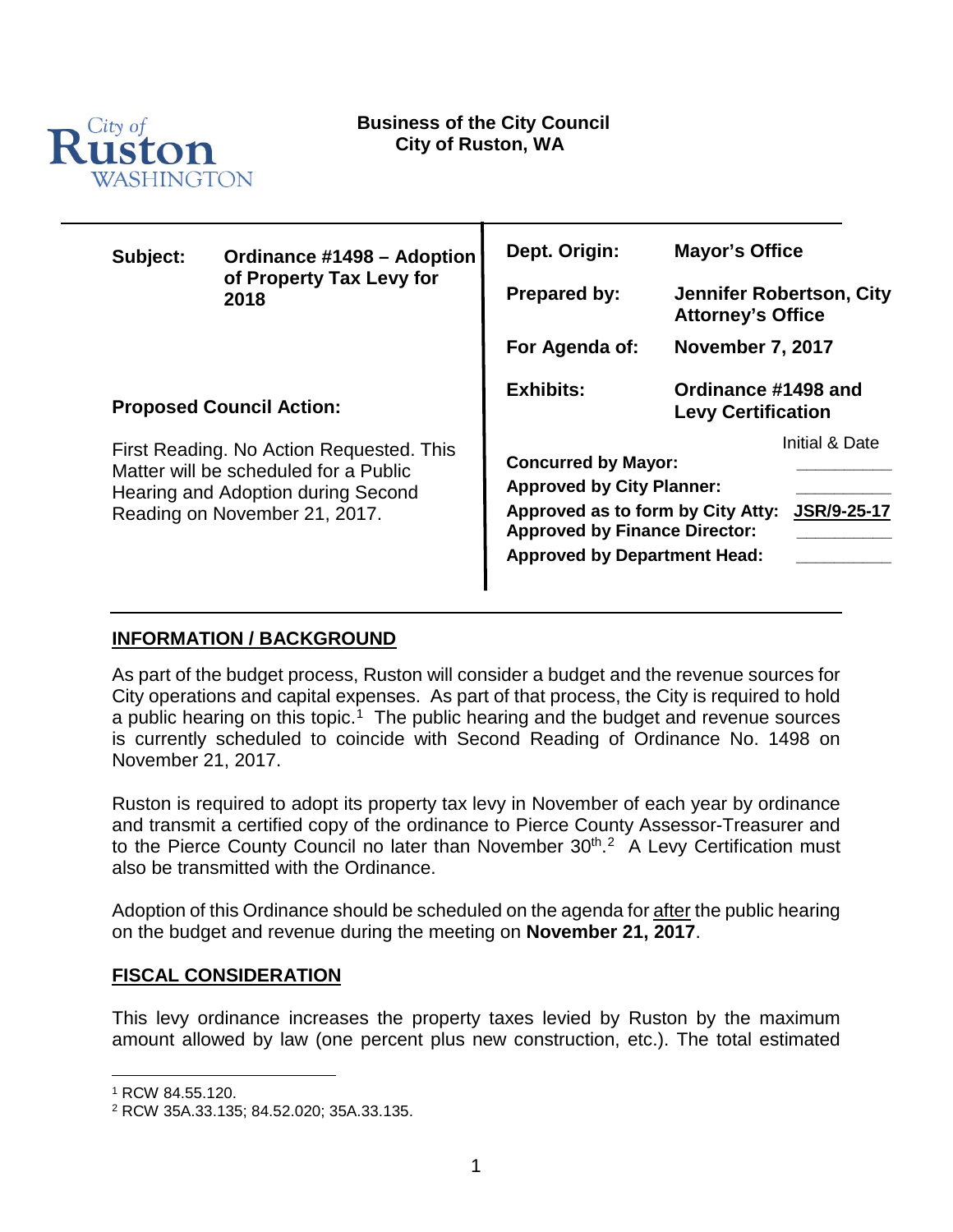2018 levy amount is **\$469,948.54,** which includes additional property tax estimated from new construction (**\$14,250.99** based on a new construction value of \$6,396,264) and the estimated additional revenue from the increase in administrative refunds (**\$13.46).** In 2017, the City collected \$451,185.70.

### **BOARD OR COMMITTEE RECOMMENDATION**

None.

### **RECOMMENDATION / MOTION**

No action requested. This matter will come back for Second Reading on November 21, 2017 at which time the Council will hold a public hearing on the levy (and on the City's budget), after which time passage of Ordinance No. 1498 will be appropriate.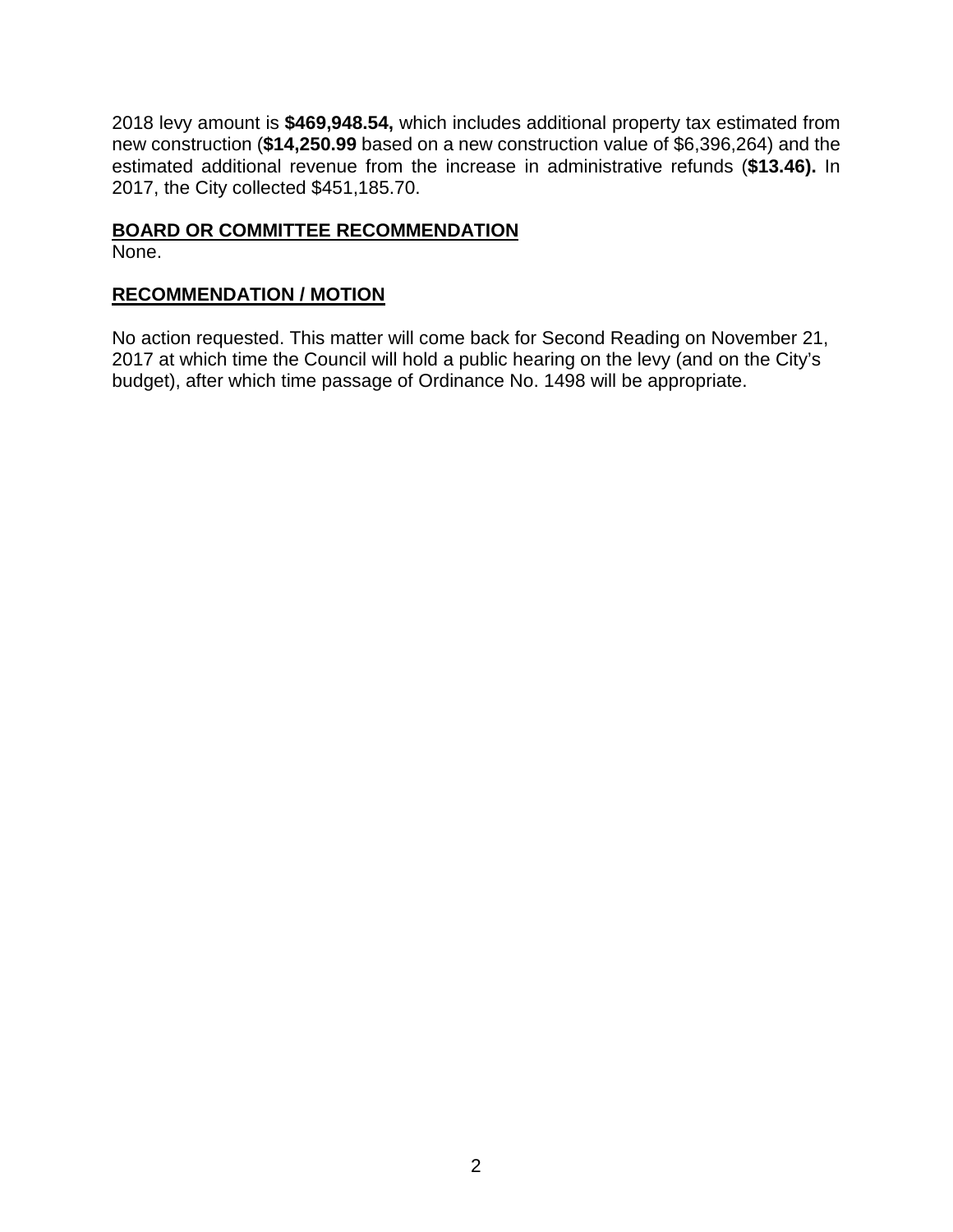#### **ORDINANCE NO. 1498**

**AN ORDINANCE OF THE CITY OF RUSTON, WASHINGTON, ESTABLISHING THE AMOUNT OF PROPERTY TAXES TO BE LEVIED FOR THE YEAR 2018, LEVYING AN INCREASE OF THE REGULAR PROPERTY TAX LEVY IN THE AMOUNT OF \$5,176.01 FOR 2018, EXCLUSIVE OF ADDITIONAL REVENUE RESULTING FROM NEW CONSTRUCTION, IMPROVEMENTS TO PROPERTY, NEWLY CONSTRUCTED WIND TURBINES, ANY INCREASE IN THE VALUE OF STATE ASSESSED PROEPRTY, ANY ANNEXATIONS AND REFUNDS MADE, AND ESTABLISHING AN EFFECTIVE DATE.**

WHEREAS, the City Council of the City of Ruston held meetings on October 17, 2017,

November 7, 2017, and November 21, 2017 and considered its budget for the 2018 calendar year; and

WHEREAS, in accordance with RCW 84.55.120, on November 21, 2017, the City held a duly-noticed public hearing on revenue sources for the 2018 budget, including considering of possible increases in property tax revenues; and

WHEREAS, the public hearing was held prior to the passage of this Ordinance; and

WHEREAS, the estimated valuation of all taxable property within the City of Ruston is

**\$**235,524,287 exclusive of valuations resulting from new construction, improvements to property,

or refunds made; and

WHEREAS, the City's actual levy amount from the previous year was Four Hundred Fifty

Thousand Five Hundred Twenty One Dollars and Fifty Five Cents (\$450,521.55); and

WHEREAS, the City Council attests that the City's population is less than 10,000; and

WHEREAS, on November 7, 2017, the City Council held the first reading on this Ordinance; and

1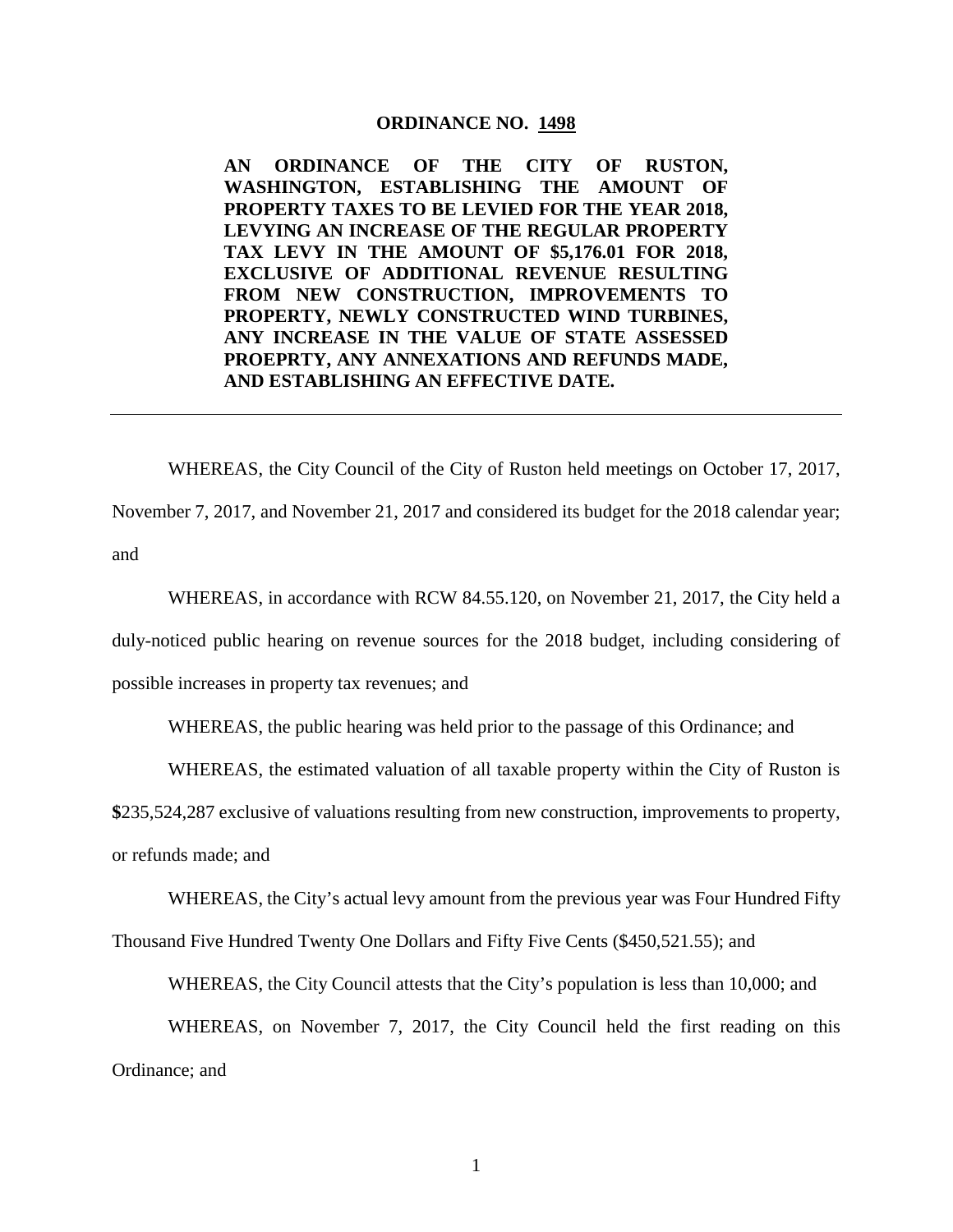WHEREAS, on November 21, 2017, the City Council held a public hearing on this Ordinance after duly noticing the same; and

WHEREAS, on November 21, 2017, the City Council adopted this Ordinance during its regular meeting at second reading after holding the public hearing; **NOW, THEREFORE**

# **THE CITY COUNCIL OF THE CITY OF RUSTON DOES HEREBY ORDAIN AS FOLLOWS:**

**Section 1.** An increase in the regular property tax levy is hereby authorized for the levy to be collected in the 2018 tax year.

**Section 2.** The dollar amount of the increase over the actual levy amount from the previous year shall be \$5,176.01, which is a percentage increase of 1.148893 percent over the previous year. This increase is exclusive of additional revenue resulting from new construction, improvements to property, newly constructed wind turbines, any increase in the value of state assessed property, any annexations that have occurred and refunds made. The amount of additional revenue from new construction with an assessed value of \$6,396,254 is Fourteen Thousand Two Hundred Fifty Dollars and Ninety-Nine Cents (\$14,250.99). Additional revenue from the levy for taxes refunded as per RCW 84.68 or RCW 84.69 is Thirteen Dollars and Forty Six Cents (\$13.46).

**Section 3. Ordinance filing required.** The City Clerk is directed to transmit a certified copy of this ordinance to the Office of the Auditor of the State of Washington, Division of Municipal Corporations. The City Clerk is further directed to transmit a certified copy of this ordinance to both the Pierce County Assessor-Treasurer and to the Pierce County Council, Attention Clerk, on or before November 30, 2017.

**Section 4. Recertification authorized.** The City Clerk is further directed to timely file any recertification needed after receipt of the final adjusted year-end values in December from the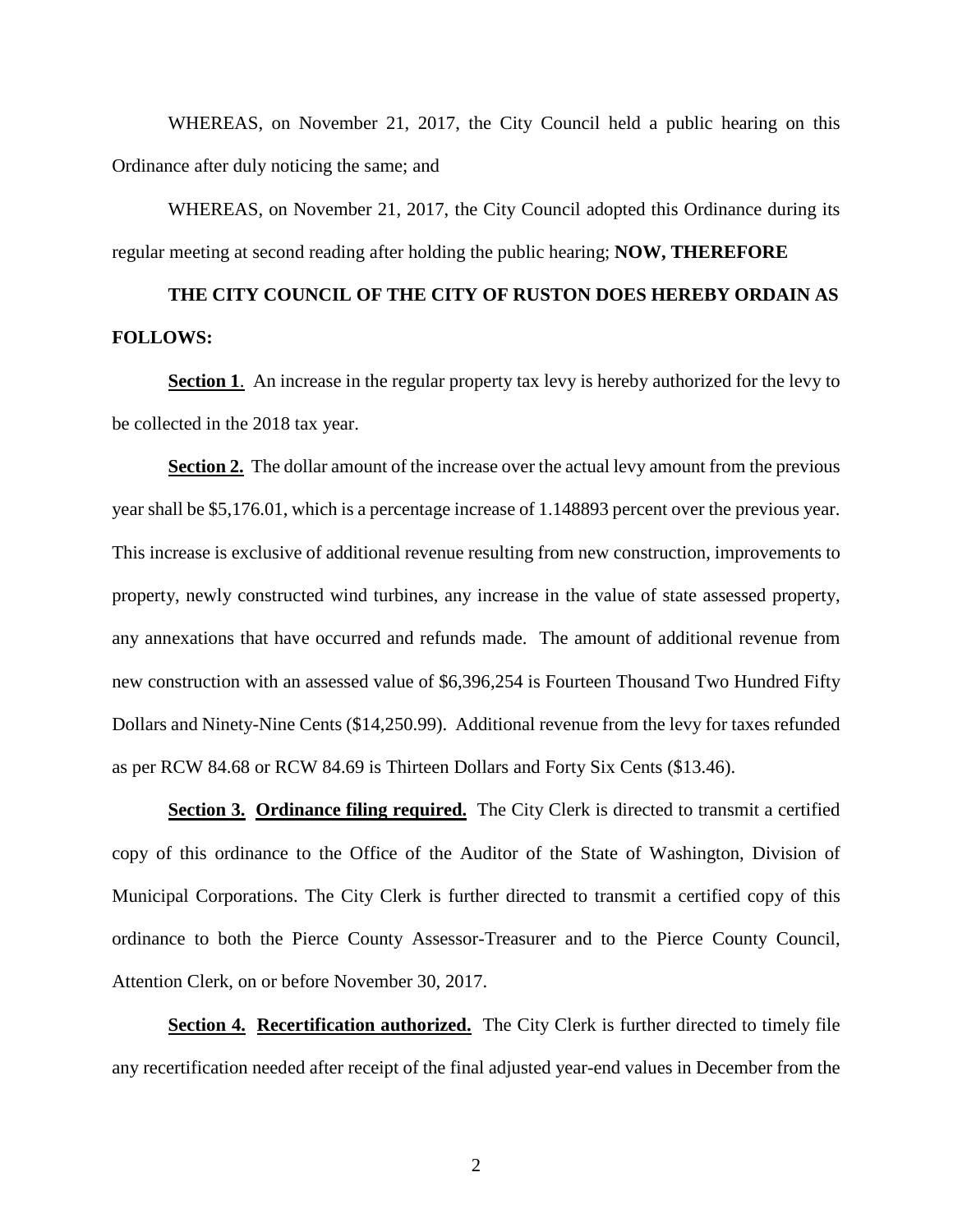Pierce County Assessor-Treasurer. Such recertification, if needed, shall be filed no later than December 26, 2017.

**Section 5. Effective date.** This ordinance shall take effect and be in force five (5) days after passage and legal publication.

ADOPTED by the City Council of the City of Ruston and attested by the City Clerk in authentication of such passage on this 21st day of November, 2017.

APPROVED by the Mayor this 21st day of November, 2017.

\_\_\_\_\_\_\_\_\_\_\_\_\_\_\_\_\_\_\_\_\_\_\_\_\_\_\_\_\_\_ Bruce Hopkins, Mayor

ATTEST/AUTHENTICATED:

\_\_\_\_\_\_\_\_\_\_\_\_\_\_\_\_\_\_\_\_\_\_\_\_\_

Judy Grams, City Clerk

APPROVED AS TO FORM:  $\mu$ Office of the City Attorney

FILED WITH THE CITY CLERK: PASSED BY THE CITY COUNCIL: PUBLISHED: EFFECTIVE DATE: ORDINANCE NO: 1498